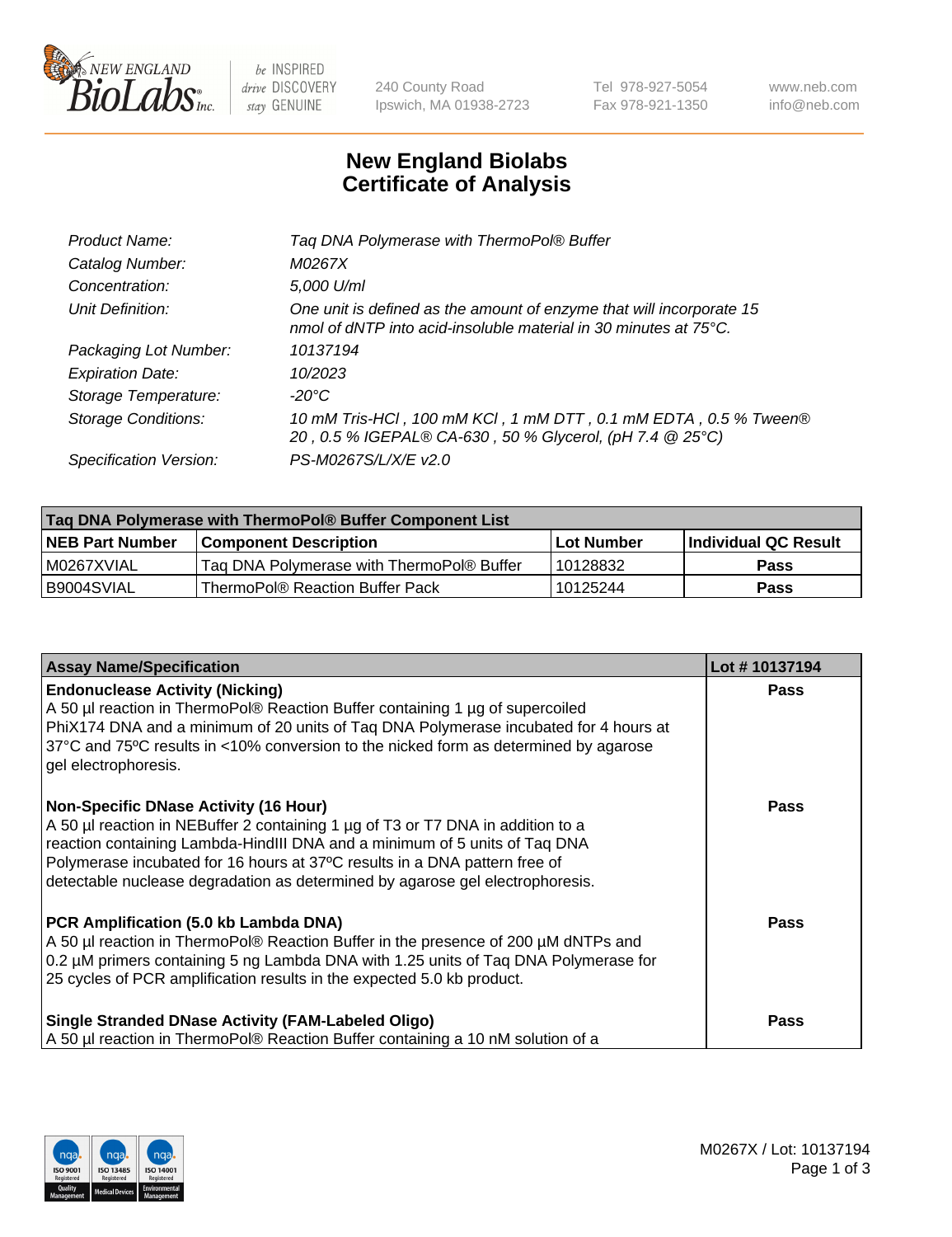

be INSPIRED drive DISCOVERY stay GENUINE

240 County Road Ipswich, MA 01938-2723 Tel 978-927-5054 Fax 978-921-1350

www.neb.com info@neb.com

| <b>Assay Name/Specification</b>                                                                                                                                                                                                                                                                                                                                                                               | Lot #10137194 |
|---------------------------------------------------------------------------------------------------------------------------------------------------------------------------------------------------------------------------------------------------------------------------------------------------------------------------------------------------------------------------------------------------------------|---------------|
| fluorescent internal labeled oligonucleotide and a minimum of 25 units of Taq DNA<br>Polymerase incubated for 30 minutes at 37°C and 75°C yields <10% degradation as<br>determined by capillary electrophoresis.                                                                                                                                                                                              |               |
| <b>RNase Activity (Extended Digestion)</b><br>A 10 µl reaction in NEBuffer 4 containing 40 ng of a 300 base single-stranded RNA<br>and a minimum of 1 µl of Taq DNA Polymerase is incubated at 37°C. After incubation<br>for 16 hours, >90% of the substrate RNA remains intact as determined by gel<br>electrophoresis using fluorescent detection.                                                          | Pass          |
| qPCR DNA Contamination (E. coli Genomic)<br>A minimum of 5 units of Taq DNA Polymerase is screened for the presence of E. coli<br>genomic DNA using SYBR® Green qPCR with primers specific for the E. coli 16S rRNA<br>locus. Results are quantified using a standard curve generated from purified E. coli<br>genomic DNA. The measured level of E. coli genomic DNA contamination is ≤ 1 E. coli<br>genome. | Pass          |
| <b>Protein Purity Assay (SDS-PAGE)</b><br>Taq DNA Polymerase is ≥ 99% pure as determined by SDS-PAGE analysis using Coomassie<br>Blue detection.                                                                                                                                                                                                                                                              | Pass          |
| <b>Phosphatase Activity (pNPP)</b><br>A 200 µl reaction in 1M Diethanolamine, pH 9.8, 0.5 mM MgCl2 containing 2.5 mM<br>p-Nitrophenyl Phosphate (pNPP) and a minimum of 100 units Taq DNA Polymerase<br>incubated for 4 hours at 37°C yields <0.0001 unit of alkaline phosphatase activity<br>as determined by spectrophotometric analysis.                                                                   | Pass          |

This product has been tested and shown to be in compliance with all specifications.

One or more products referenced in this document may be covered by a 3rd-party trademark. Please visit <www.neb.com/trademarks>for additional information.